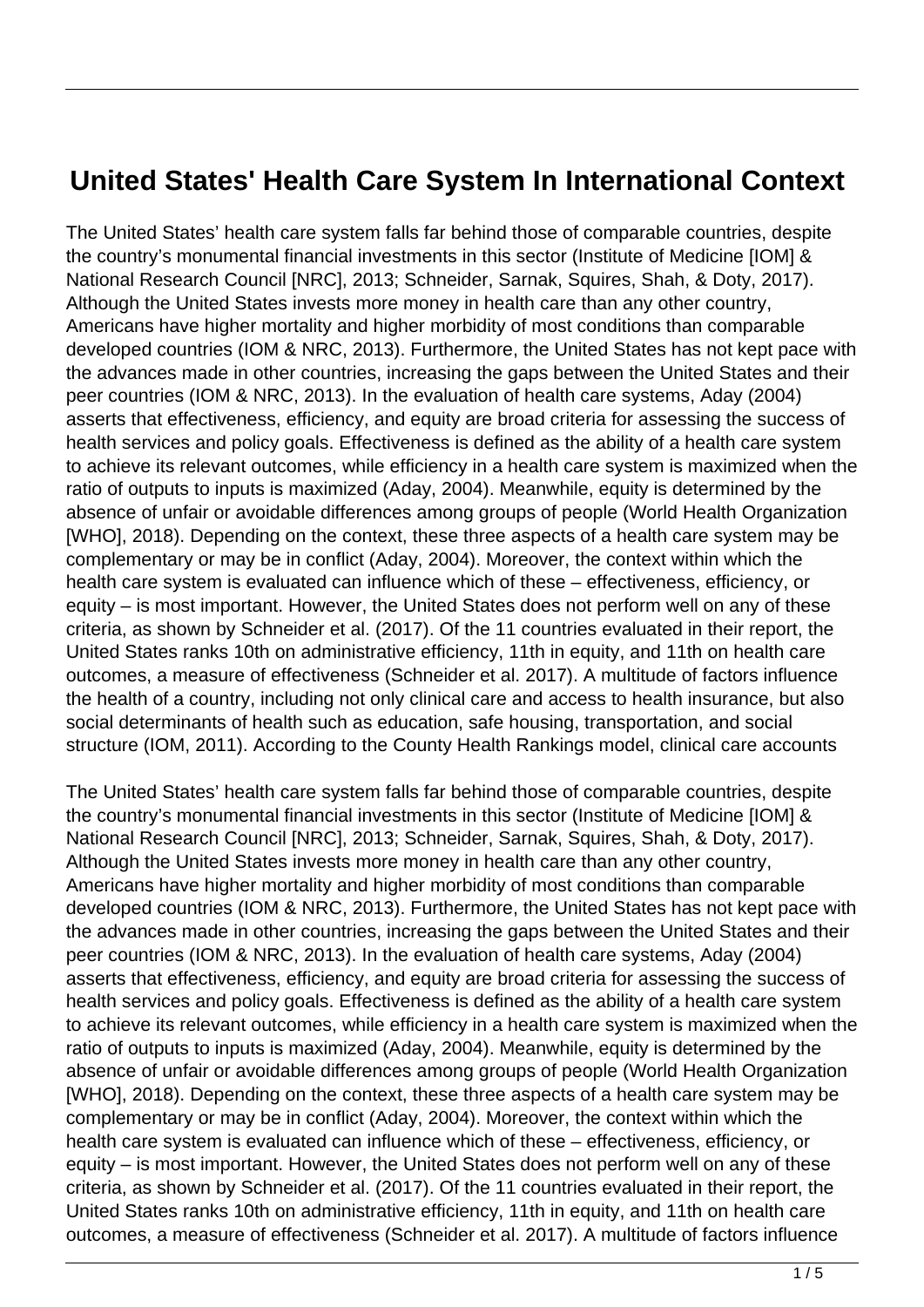the health of a country, including not only clinical care and access to health insurance, but also social determinants of health such as education, safe housing, transportation, and social structure (IOM, 2011). According to the County Health Rankings model, clinical care accounts for only 20% of health outcomes, while social and economic factors, the physical environment, and health behaviors account for a combined 80% (Remington, Catlin, & Gennuso, 2015). Ultimately, the United States has failed to address these social determinants and a wide variety of individual health behaviors, resulting in poor outcomes despite the country's exorbitant financial investments.

The effectiveness, efficiency, and equity of a health care system provide basic measures by which to evaluate these systems (Aday, 2004). The relationships between these three aspects are highly nuanced and complex, and the relationships vary depending on context (Aday, 2004; Sassi, Le Grand, & Archard, 2001). For example, in developed countries, such as the eleven countries evaluated in The Commonwealth Fund's report Mirror, Mirror 2017, effectiveness is the most important aspect of the health care system (Aday, 2004; Schneider et al. 2017). Developed countries such as the United States have the means to invest large amounts of money in healthcare, and thus are able to sacrifice efficiency in favor of both effectiveness and equity (Aday, 2004; James, Carrin, Savedoff, & Hanvoravongchai, 2005). However, in developing countries, efficiency is much more important, as these countries must provide health care with more limited resources (Aday, 2004; James et al., 2005). Furthermore, it is possible to define many outputs of a health care system and the measure of efficiency may change dramatically depending on which outcome is deemed most relevant (Reidpath, Olafsdottir, Pokhrel, & Allotey, 2012). Although the health economics literature references the equityefficiency tradeoff, the concept, taken from market economics, may not directly apply to the health care system (James et al., 2005; Reidpath et al., 2012). Reidpath et al. (2012) assert that because efficiency is not an outcome of the health care system and is rather the relationship between the inputs and the outcomes of the health care system, it does not make sense to evaluate its tradeoff with equity. A more meaningful comparison is the tradeoff between a health system's health gains and health equity (Reidpath et al., 2012; WHO, 2000) Regardless, based on the cross-national evidence presented by Schneider et al. (2017), there is a positive association between equity and administrative efficiency for the eleven countries compared. Effectiveness is also positively associated with both efficiency and equity, although not as strongly (Schneider et al., 2017). The United States' health care system performs poorly in all three of these measures (Schneider et al., 2017).

While the United States' health care system does not compare favorably with other developed countries on broad measures, it does exhibit some strengths, and it has made some progress following the passing of the Affordable Care Act in 2010. The United States has a highly-skilled, well-trained health care workforce, and has highly developed hospital and clinic systems (Rice et al., 2013). Furthermore, the United States has invested time and money into research and has made dramatic advances in health care technology (Rice et al., 2013). The United States' health care system also ranked well on measures examining the doctor-patient relationship (Schneider et al., 2017). Following the adoption of the Affordable Care Act (ACA) in 2010, the United States has made progress regarding access to care and health insurance availability, with the number of people gaining coverage estimated between 7.0 million and 16.4 million (Blumenthal, Abrams, & Nuzum, 2015). However, Americans still experience some of the worst health outcomes in the developed world, despite the great investments the country has made (IOM & NRC, 2013). The United States has comparably higher death rates due to injuries, transportation-related accidents, and violence than other developed countries and "compared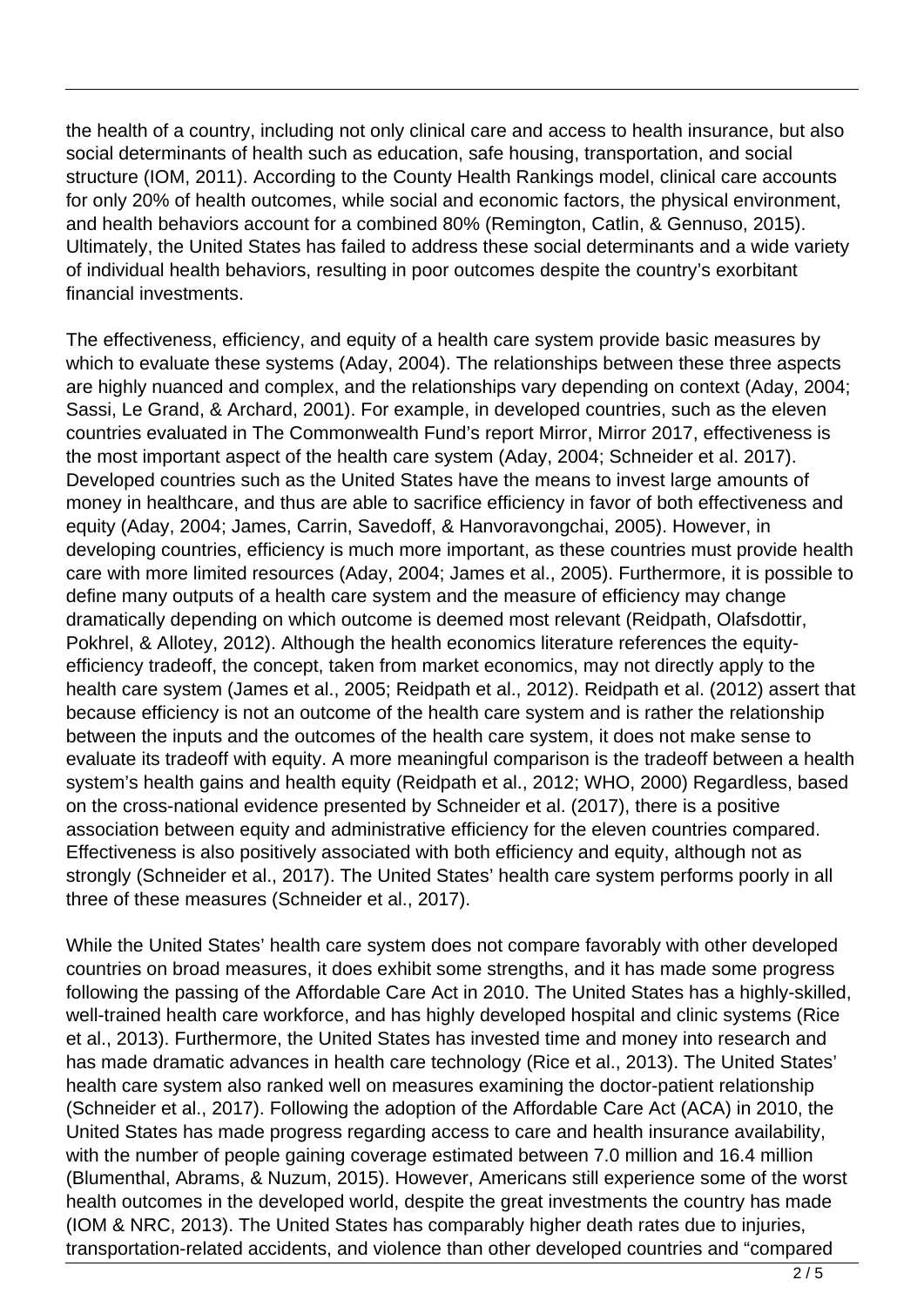with other nations in the WHO's mortality database, in the United States 15-year-old girls rank 38th and 15-year-old boys rank 34th in their likelihood of reaching age 60" (Jenkins & Runyan, 2005, p. 291; IOM & NRC, 2013). Additionally, the United States had the 31st highest infant mortality rate in the Organization for Economic Cooperation and Development (OECD) from 2005 to 2009 (IOM & NRC, 2013). In addition to these comparatively high mortality rates, in 2008, the United States had the highest prevalence of diabetes and obesity among the seventeen peer countries in the OECD (IOM & NRC, 2013). Furthermore, many of these disadvantages are growing, as the United States is improving health outcomes at a slower pace than other developed countries (IOM & NRC, 2013). Beyond individual outcomes, the United States' healthcare system ranks last in health care system performance among the eleven countries examined in Mirror, Mirror 2017 (Schneider et al., 2017). In this report, it was shown that the United States ranks poorly on measures of coordination, avoidable hospital admissions, access, affordability, timeliness, administrative efficiency, health care outcomes, and equity (Schneider et al., 2017). While the United States clearly cannot compete with other developed countries on many measures of health, these disparities are not ameliorated by controlling for income, race, ethnicity, or gender (IOM & NRC, 2013). In fact, these disparities persist even among the United States' socioeconomically advantaged, non-Hispanic white population when compared to peers in England (IOM & NRC, 2013; Woolf & Purnell, 2016).

There have been many theories raised regarding the source of the United States' health outcomes disadvantage in comparison with other developed countries (IOM & NRC, 2013). Researchers have pointed to failings within the health system itself as responsible for poorer health outcomes in the United States (IOM & NRC, 2013). For example, the United States health care system does not perform well on measures of access to care, and even when patients are able to access health care, which has been greatly improved following the passing of the ACA, they tend not to receive optimal quality of care (Blumenthal et al., 2015; IOM & NRC, 2013). Additionally, the United States does not have a centralized health care system, leading to comparably lower administrative efficiency, lack of coordination, delays in care, and even medical errors (IOM & NRC, 2013; Schneider et al., 2017). The United States also has a lower provider density and a lower proportion of primary care providers when compared with OECD peer countries (IOM & NRC, 2013). In addition, both patients and physicians within the United States' health system are more likely to report being dissatisfied with the health system and to be in favor of major reforms than peers in comparable countries (IOM & NRC, 2013).

However, as Lumpkin and Quinn (2018) point out, people spend an extremely small proportion of their time in a doctor's office or hospital each year, and therefore, health outcomes must be influenced by factors outside the realm of these health care settings. As an example, in models such as the Robert Wood Johnson Foundation's County Health Rankings and Roadmaps model, clinical care is only estimated to contribute 20% toward health outcomes, overshadowed by social and economic factors (40%) and health behaviors (30%) (Remington et al., 2015). The United States has in fact demonstrated a higher than average prevalence of many individual behaviors that negatively impact health, including high caloric intake, low physical activity levels, drug misuse, use of firearms, unsafe driving practices, and high-risk sexual practices (IOM & NRC, 2013). Furthermore, social determinants and individual behaviors are largely shaped by public policy, which can influence spheres from education to the built environment (Woolf & Purnell, 2016). For example, traditional land use and development patterns in the United States have contributed to the lack of walkability of many neighborhoods in the United States and a higher reliance on automobiles for transportation (IOM & NRC, 2013). This contributes to the culture of automobile use, leading to increased transportation-related accidents, higher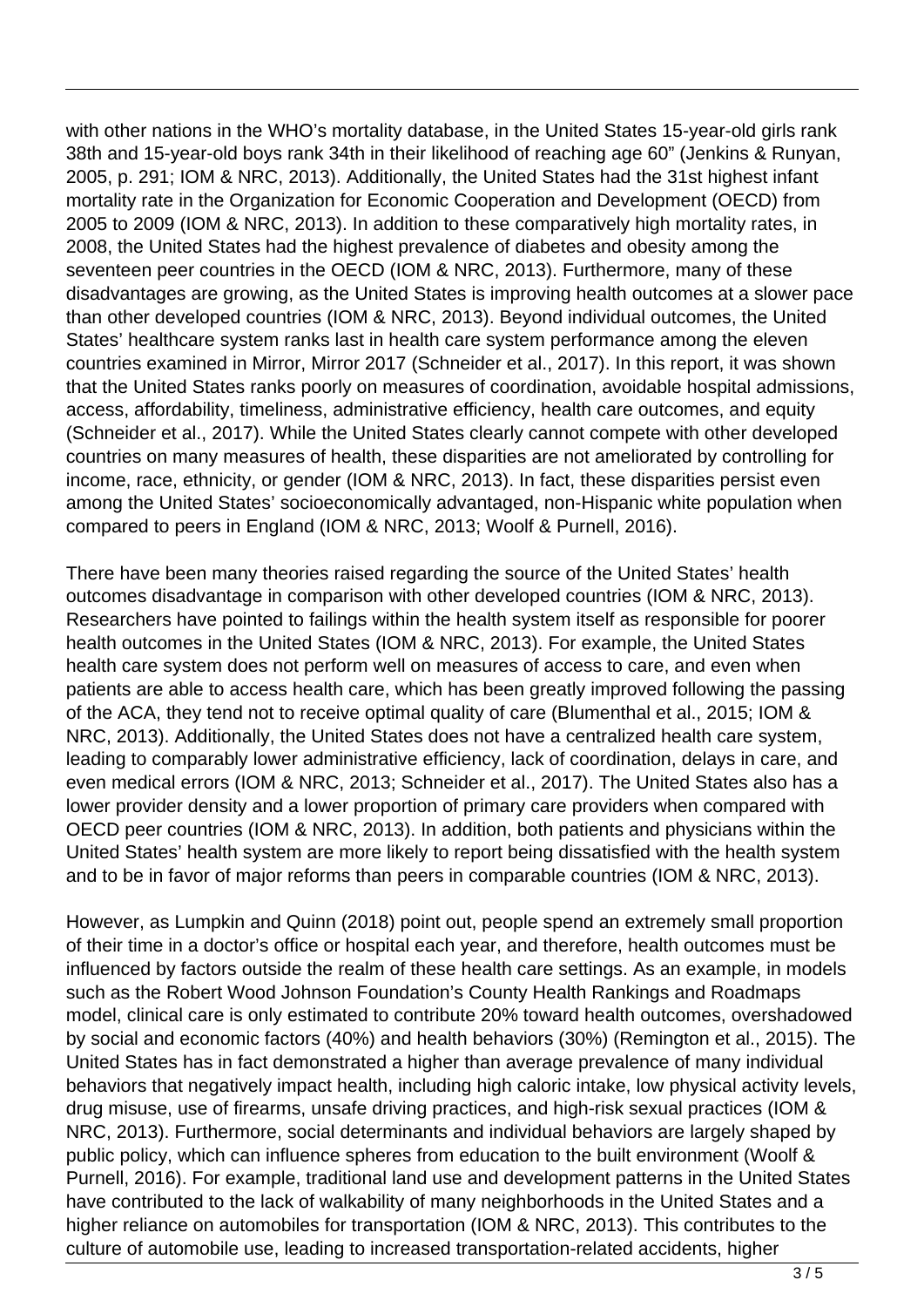environmental pollution, and decreased physical activity (IOM & NRC, 2013). Likewise, access to quality education has been shown to be one of the most influential social determinants of health, as it leads to opportunities for better employment, higher income, and upward mobility (Woolf & Purnell, 2016). However, the United States no longer has a competitive education system, compounded by the fact that not all Americans have access to the same standards of education, which can at least in part be attributed to historical segregation policies (Carr & Kutty, 2008). Additionally, the United States has a higher degree of income inequality and spends less on social programs (excluding health spending) than comparably wealthy countries (Kamal, Cox, & Kaiser Family Foundation, 2016). In 2016, of the national health expenditure of 3.3 trillion dollars, only 4.7 percent was spent on public health programs (Hartman, Martin, Espinosa, Catlin, & The National Health Expenditure Accounts Team, 2018). Moreover, although the ACA designated an additional 15 billion dollars to be spent on public health, subsequent laws and federal spending cuts have reduced that amount dramatically (Himmelstein & Woolhandler, 2016). The United States has also demonstrated a widening disparity between health outcomes by socioeconomic status, education, and income over time, indicating that these gradients are worsening (Woolf & Purnell, 2016).

Addressing these social determinants of health must be a crucial function of the health care system at multiple levels. The American College of Physicians (ACP) recommends that education regarding social determinants and their impact on individual health be included in medical education at all levels (Daniel, Bornstein, & Kane, 2018). Incorporating this issue into medical education will raise awareness for clinicians regarding their role in improving health care at both the individual and the community levels. For example, clinicians will be better able to care for patients within the context of their socioeconomic realities, understanding that social determinants influence the patient's ability to understand and follow through with treatment plans, adopt healthy behaviors, and avoid or minimize unhealthy behaviors (Woolf & Purnell, 2016). Clinicians and health professional organizations can also advocate at both the community and national level for programs and policies that will improve these social determinants and alleviate disparities between subgroups of the population (Woolf & Purnell, 2016). Although the health care system has great power to impact the nation's health in comparison with that of other countries, perhaps more important is the opportunity for the health sector to work with other sectors to create long-lasting improvements. In order to increase their current capacity for addressing the social determinants of health, the health care system must foster and create a culture of working collaboratively with multiple sectors, including legislation, businesses, education, marketing, and law enforcement, to make widespread policy changes (Daniel et al., 2018). In creating this culture, the ACP recommends moving toward a "Health in All Policies" approach, in which policymakers collaborate with multiple sectors to incorporate health considerations in their policies and practices (Daniel et al., 2018). With this cross-sectoral support, the health care system will be far more likely to make long-lasting, widespread, meaningful change in the social determinants of health and ultimately to impact the disparities observed between the United States and comparable countries.

The United States has a long way to go to bridge the health outcome gaps observed between Americans and peers in comparable countries (IOM & NRC, 2013). Although public health and the health care system traditionally are expected to address these gaps, it has become clear that the United States will need a complex solution to address this complex issue. In order to do so, the health care system in the United States must partner across sectors to more effectively and efficiently address the social determinants of health (Daniel et al., 2018). Promoting a "Health in All Policies" approach will not only benefit health care, but also sectors addressing